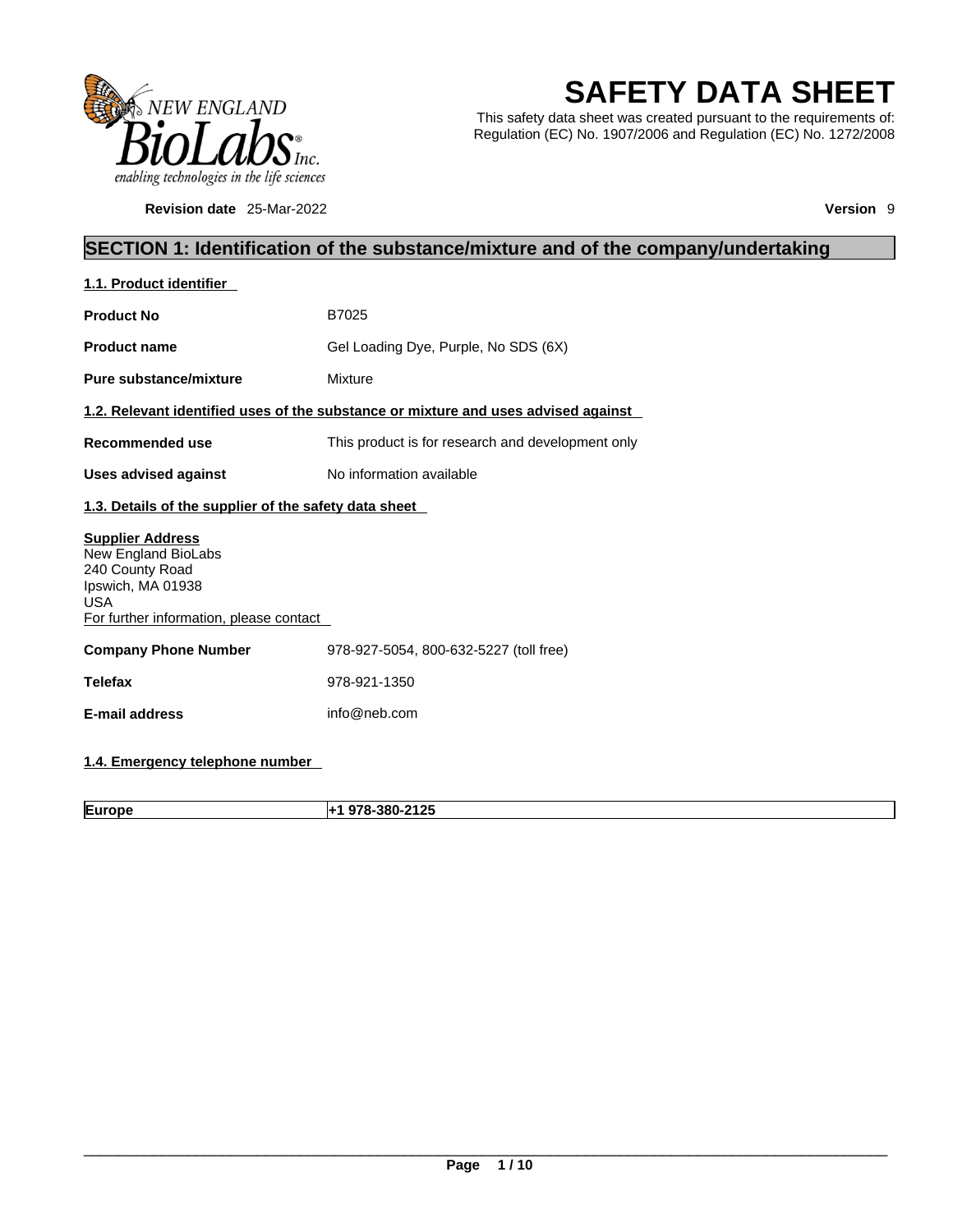### **SECTION 2: Hazards identification**

#### **2.1. Classification of the substance or mixture**

*Regulation (EC) No 1272/2008* 

**Chronic aquatic toxicity** Chronic **aquatic toxicity** Category 3 - (H412)

### **2.2. Label elements**

#### **Hazard statements**

H412 - Harmful to aquatic life with long lasting effects

#### **Precautionary Statements - EU (§28, 1272/2008)**

P273 - Avoid release to the environment

P501 - Dispose of contents/ container to an approved waste disposal plant

#### **2.3. Other hazards**

No information available.

# **SECTION 3: Composition/information on ingredients**

#### **3.1 Substances**

Not applicable

#### **3.2 Mixtures**

| Chemical<br>name                                          | Weight-% | <b>REACH</b> registration<br>number | EC No     | Classification according  <br>to Regulation (EC) No.<br>1272/2008 [CLP] | Specific<br>concentratio<br>In limit (SCL) | <b>IM-Factol M-Factor</b><br>(long-ter<br>m) |
|-----------------------------------------------------------|----------|-------------------------------------|-----------|-------------------------------------------------------------------------|--------------------------------------------|----------------------------------------------|
| l Ethvlenedia l<br>mine<br>tetraacetic<br>acid<br>60-00-4 | $1 - 5$  | No data available                   | 200-449-4 | Eye Irrit. 2 (H319)                                                     |                                            |                                              |

#### **Full text of H- and EUH-phrases: see section 16**

### *Acute Toxicity Estimate*

If LD50/LC50 data is not available or does not correspond to the classification category, then the appropriate conversion value from CLP Annex I, Table 3.1.2, is used to calculate the acute toxicity estimate (ATEmix) for classifying a mixture based on its components

| Chemical name                                  |      | Oral LD50 mg/kg  Dermal LD50 mg/kg  Inhalation LC50 - 4   Inhalation LC50 - 4   Inhalation LC50 - 4 | mg/L              | hour - dust/mist -   hour - vapor - mg/L   hour - gas - ppm |                   |
|------------------------------------------------|------|-----------------------------------------------------------------------------------------------------|-------------------|-------------------------------------------------------------|-------------------|
| Ethylenediamine<br>tetraacetic acid<br>60-00-4 | 2000 | No data available                                                                                   | No data available | No data available                                           | No data available |

### **SECTION 4: First aid measures**

### **4.1. Description of first aid measures**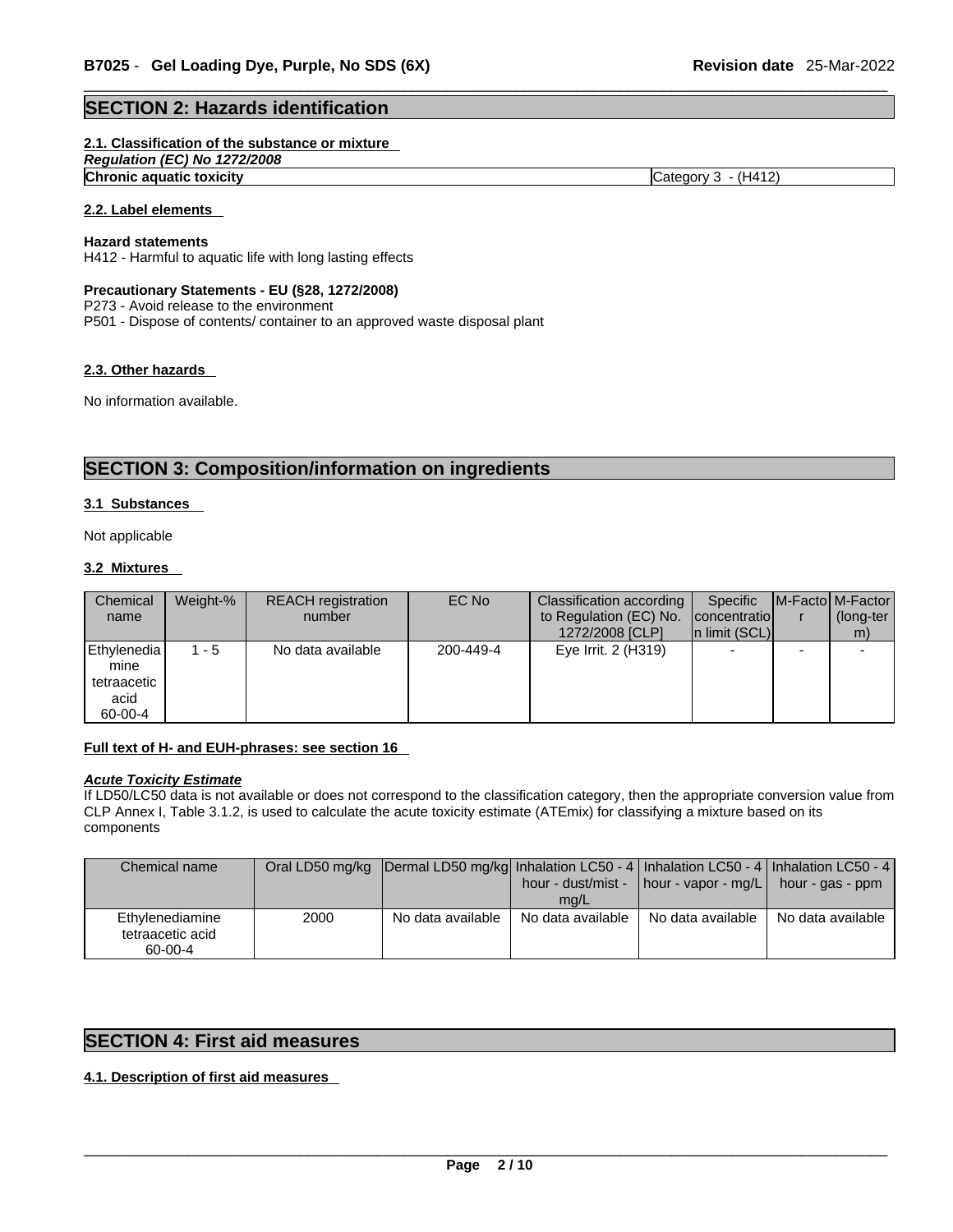| <b>Inhalation</b>                                                | Remove to fresh air.                                                                                                    |
|------------------------------------------------------------------|-------------------------------------------------------------------------------------------------------------------------|
| Eye contact                                                      | Rinse thoroughly with plenty of water for at least 15 minutes, lifting lower and upper eyelids.<br>Consult a physician. |
| <b>Skin contact</b>                                              | Wash skin with soap and water. In the case of skin irritation or allergic reactions see a<br>physician.                 |
| <b>Ingestion</b>                                                 | Rinse mouth.                                                                                                            |
| 4.2. Most important symptoms and effects, both acute and delayed |                                                                                                                         |
| <b>Symptoms</b>                                                  | No information available.                                                                                               |
|                                                                  | 4.3. Indication of any immediate medical attention and special treatment needed                                         |
| Note to physicians                                               | Treat symptomatically.                                                                                                  |

# **SECTION 5: Firefighting measures**

#### **5.1. Extinguishing media**

| <b>Suitable Extinguishing Media</b>                        | Use extinguishing measures that are appropriate to local circumstances and the<br>surrounding environment. |  |
|------------------------------------------------------------|------------------------------------------------------------------------------------------------------------|--|
| <b>Large Fire</b>                                          | CAUTION: Use of water spray when fighting fire may be inefficient.                                         |  |
| Unsuitable extinguishing media                             | Do not scatter spilled material with high pressure water streams.                                          |  |
| 5.2. Special hazards arising from the substance or mixture |                                                                                                            |  |
| Specific hazards arising from the<br>chemical              | No information available.                                                                                  |  |
| 5.3. Advice for firefighters                               |                                                                                                            |  |

**Special protective equipment and precautions for fire-fighters** Firefighters should wear self-contained breathing apparatus and full firefighting turnout gear. Use personal protection equipment.

# **SECTION 6: Accidental release measures**

#### **6.1. Personal precautions, protective equipment and emergency procedures**

| <b>Personal precautions</b>                               | Ensure adequate ventilation.                                          |  |  |
|-----------------------------------------------------------|-----------------------------------------------------------------------|--|--|
| For emergency responders                                  | Use personal protection recommended in Section 8.                     |  |  |
| 6.2. Environmental precautions                            |                                                                       |  |  |
| <b>Environmental precautions</b>                          | See Section 12 for additional Ecological Information.                 |  |  |
| 6.3. Methods and material for containment and cleaning up |                                                                       |  |  |
| <b>Methods for containment</b>                            | Prevent further leakage or spillage if safe to do so.                 |  |  |
| Methods for cleaning up                                   | Take up mechanically, placing in appropriate containers for disposal. |  |  |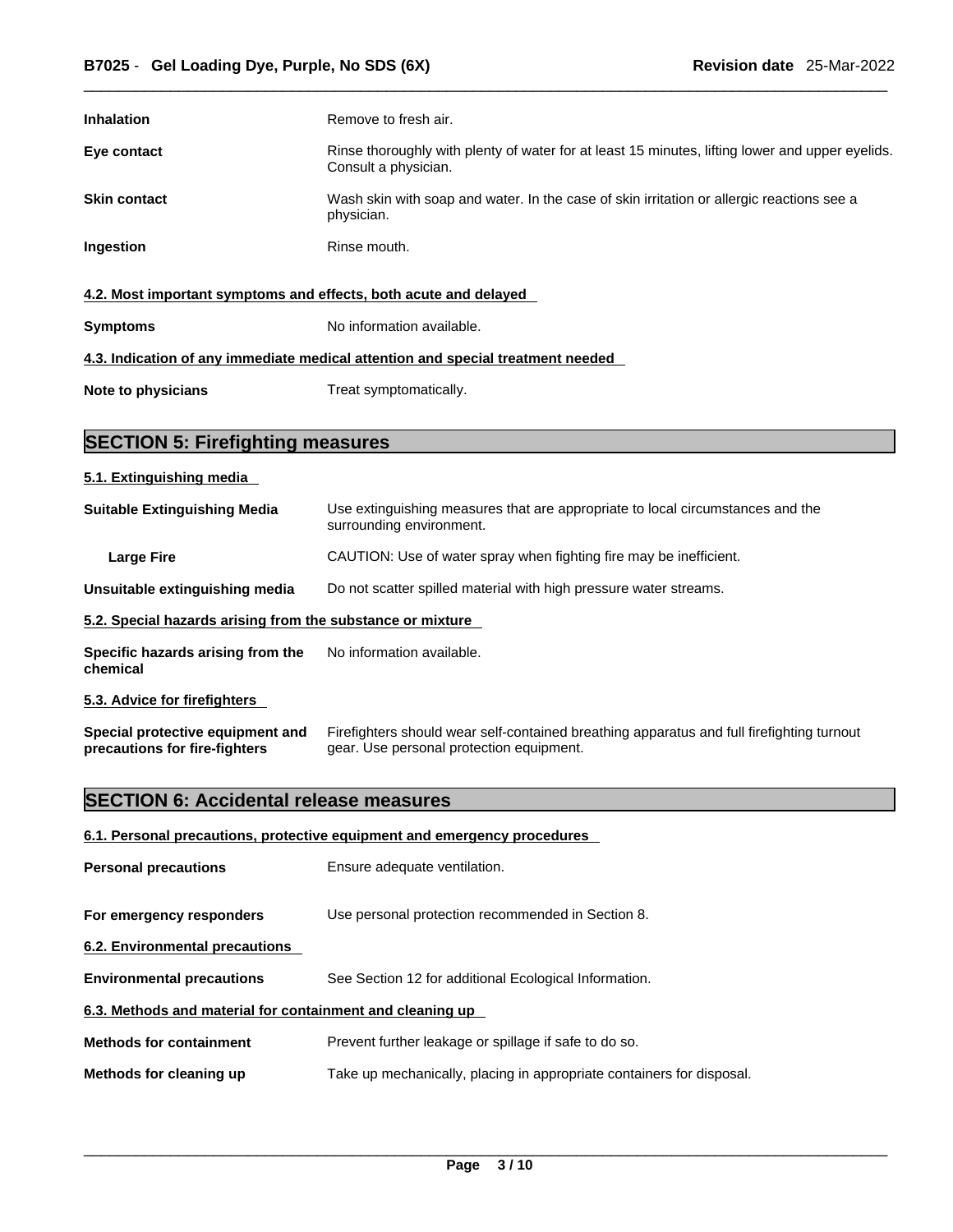**Prevention of secondary hazards** Clean contaminated objects and areas thoroughly observing environmental regulations.

#### **6.4. Reference to other sections**

**Reference to other sections** See section 8 for more information. See section 13 for more information.

# **SECTION 7: Handling and storage**

| 7.1. Precautions for safe handling                                |                                                                        |  |  |
|-------------------------------------------------------------------|------------------------------------------------------------------------|--|--|
| Advice on safe handling                                           | Ensure adequate ventilation.                                           |  |  |
| General hygiene considerations                                    | Handle in accordance with good industrial hygiene and safety practice. |  |  |
| 7.2. Conditions for safe storage, including any incompatibilities |                                                                        |  |  |
| <b>Storage Conditions</b>                                         | Keep container tightly closed in a dry and well-ventilated place.      |  |  |
| 7.3. Specific end use(s)                                          |                                                                        |  |  |

**Risk management methods [RMM]** The information required is contained in this Safety Data Sheet.

# **SECTION 8: Exposure controls/personal protection**

#### **8.1. Control parameters**

| <b>Exposure Limits</b>                                                                      | This product, as supplied, does not contain any hazardous materials with occupational<br>exposure limits established by the region specific regulatory bodies.              |
|---------------------------------------------------------------------------------------------|-----------------------------------------------------------------------------------------------------------------------------------------------------------------------------|
| <b>Biological occupational exposure</b><br>limits                                           | This product, as supplied, does not contain any hazardous materials with biological limits<br>established by the region specific regulatory bodies.                         |
| <b>Derived No Effect Level (DNEL)</b><br><b>Predicted No Effect Concentration</b><br>(PNEC) | No information available.<br>No information available.                                                                                                                      |
| 8.2. Exposure controls                                                                      |                                                                                                                                                                             |
| <b>Engineering controls</b>                                                                 | No information available.                                                                                                                                                   |
| Individual protection measures,<br>such as personal protective<br>equipment                 |                                                                                                                                                                             |
| <b>Eye/face protection</b>                                                                  | No special protective equipment required.                                                                                                                                   |
| Skin and body protection                                                                    | No special protective equipment required.                                                                                                                                   |
| <b>Respiratory protection</b>                                                               | No protective equipment is needed under normal use conditions. If exposure limits are<br>exceeded or irritation is experienced, ventilation and evacuation may be required. |
| General hygiene considerations                                                              | Handle in accordance with good industrial hygiene and safety practice.                                                                                                      |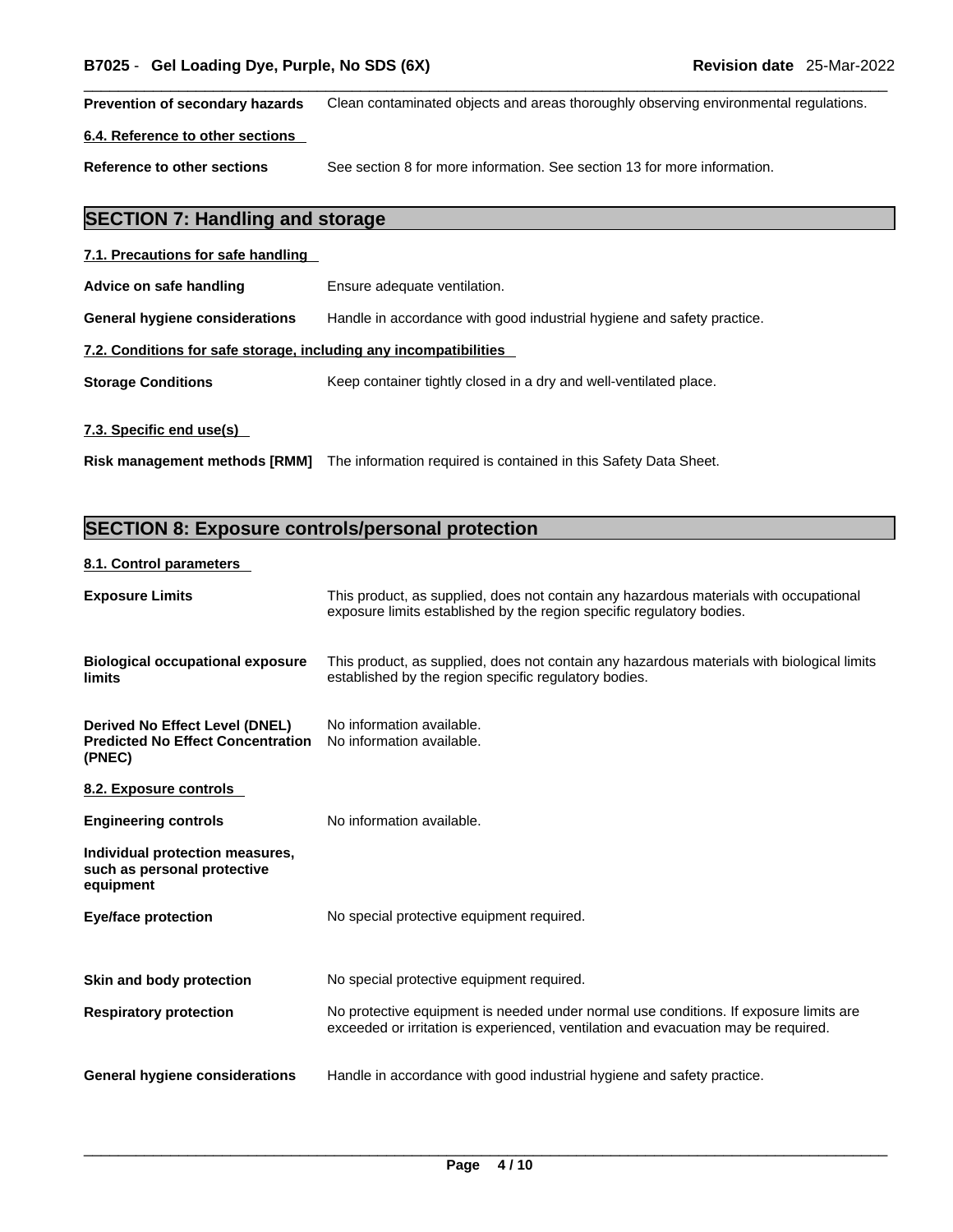**Environmental exposure controls** No information available.

# **SECTION 9: Physical and chemical properties**

| 9.1. Information on basic physical and chemical properties |                          |                  |  |
|------------------------------------------------------------|--------------------------|------------------|--|
| <b>Physical state</b>                                      | Liquid                   |                  |  |
| Appearance                                                 | Purple                   |                  |  |
| Color                                                      | No information available |                  |  |
| Odor                                                       | Mild.                    |                  |  |
| <b>Odor threshold</b>                                      | No information available |                  |  |
| <b>Property</b>                                            | <b>Values</b>            | Remarks • Method |  |
| Melting point / freezing point                             | No data available        | None known       |  |
| Initial boiling point and boiling<br>range                 | No data available        | None known       |  |
| <b>Flammability (solid, gas)</b>                           | No data available        | None known       |  |
| <b>Flammability Limit in Air</b>                           |                          | None known       |  |
| Upper flammability or explosive<br><b>limits</b>           | No data available        |                  |  |
| Lower flammability or explosive<br>limits                  | No data available        |                  |  |
| <b>Flash point</b>                                         | No data available        | None known       |  |
| <b>Autoignition temperature</b>                            | 200 °C                   |                  |  |
| <b>Decomposition temperature</b>                           |                          | None known       |  |
| рH                                                         | No data available        | None known       |  |
| pH (as aqueous solution)                                   | No data available        | None known       |  |
| <b>Kinematic viscosity</b>                                 | No data available        | None known       |  |
| <b>Dynamic viscosity</b>                                   | No data available        | None known       |  |
| <b>Water solubility</b>                                    | No data available        | None known       |  |
| Solubility(ies)                                            | No data available        | None known       |  |
| <b>Partition coefficient</b>                               | No data available        | None known       |  |
| Vapor pressure                                             | No data available        | None known       |  |
| <b>Relative density</b>                                    | No data available        | None known       |  |
| <b>Bulk density</b>                                        | No data available        |                  |  |
| <b>Liquid Density</b>                                      | No data available        |                  |  |
| Vapor density                                              | No data available        | None known       |  |
| <b>Particle characteristics</b>                            |                          |                  |  |
| <b>Particle Size</b>                                       | No information available |                  |  |
| <b>Particle Size Distribution</b>                          | No information available |                  |  |

#### **9.2. Other information**

*9.2.1. Information with regard to physical hazard classes* Not applicable

*9.2.2. Other safety characteristics* No information available

# **SECTION 10: Stability and reactivity**

#### **10.1. Reactivity**

**Reactivity No information available.** 

#### **10.2. Chemical stability**

**Stability** Stable under normal conditions.

# **Explosion data**

**Sensitivity to mechanical impact** None.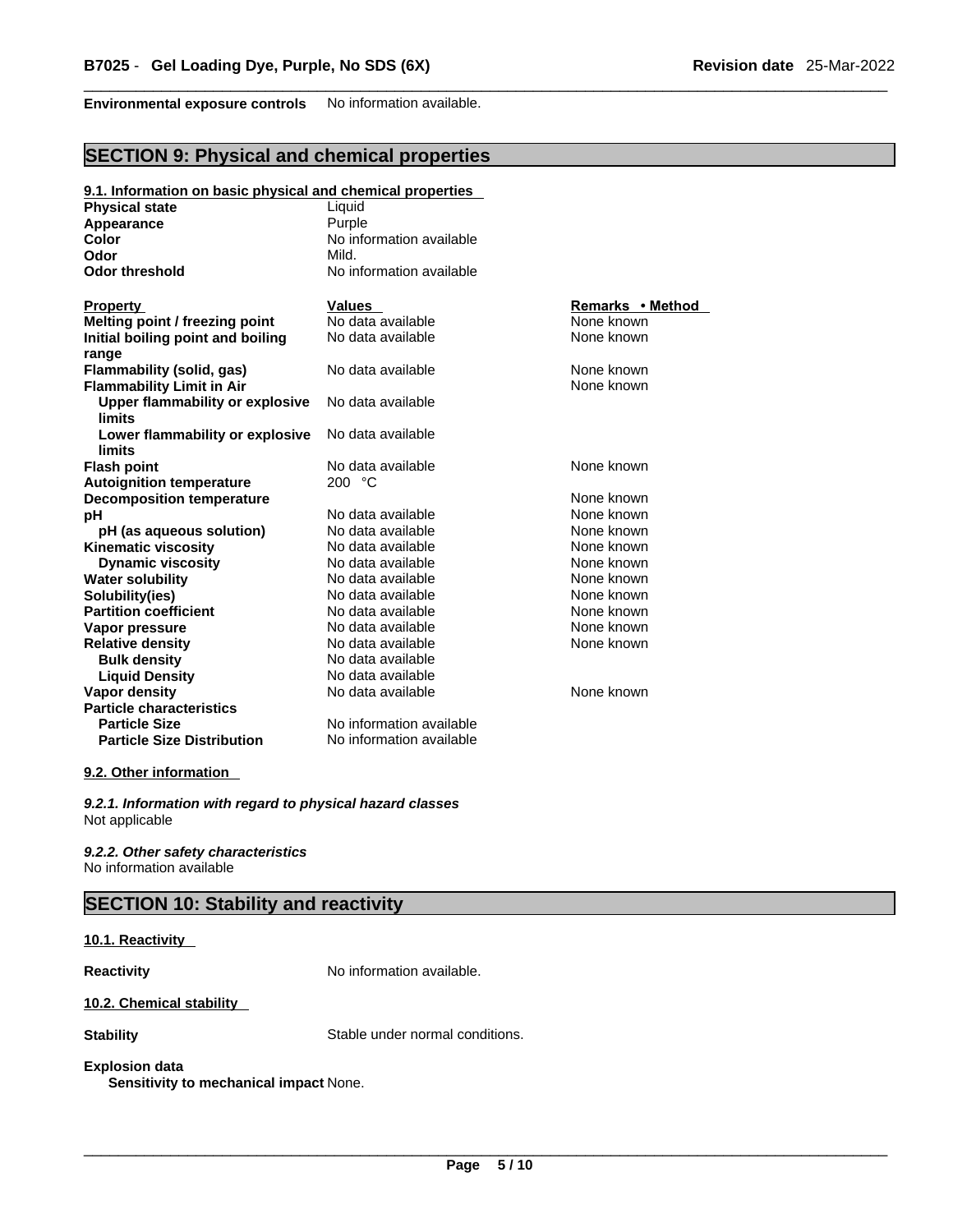**Sensitivity to static discharge** None.

**10.3. Possibility of hazardous reactions**

**Possibility of hazardous reactions** None under normal processing.

**10.4. Conditions to avoid** 

**Conditions to avoid** None known based on information supplied.

**10.5. Incompatible materials**

**Incompatible materials** None known based on information supplied.

**10.6. Hazardous decomposition products** 

**Hazardous decomposition products** None known based on information supplied.

### **SECTION 11: Toxicological information**

#### **11.1. Information on hazard classes as defined in Regulation (EC) No 1272/2008**

**Information on likely routes of exposure**

**Product Information**

| <b>Inhalation</b>                                                            | Specific test data for the substance or mixture is not available. |  |
|------------------------------------------------------------------------------|-------------------------------------------------------------------|--|
| Eye contact                                                                  | Specific test data for the substance or mixture is not available. |  |
| <b>Skin contact</b>                                                          | Specific test data for the substance or mixture is not available. |  |
| Ingestion                                                                    | Specific test data for the substance or mixture is not available. |  |
| Symptoms related to the physical, chemical and toxicological characteristics |                                                                   |  |

**Symptoms** No information available.

**Acute toxicity** 

**Numerical measures of toxicity**

**The following values are calculated based on chapter 3.1 of the GHS document ATEmix (oral)** 97,142.90 mg/kg

#### **Component Information**

| Chemical name               | Oral LD50         | LD50<br>Dermal | <b>Inhalation LC50</b> |
|-----------------------------|-------------------|----------------|------------------------|
| Ethylenediamine tetraacetic | Rat<br>2000 mg/kg |                |                        |
| acid                        |                   |                |                        |

#### **Delayed and immediate effects as well as chronic effects from short and long-term exposure**

| <b>Skin corrosion/irritation</b>  | No information available. |
|-----------------------------------|---------------------------|
| Serious eye damage/eye irritation | No information available. |
| Respiratory or skin sensitization | No information available. |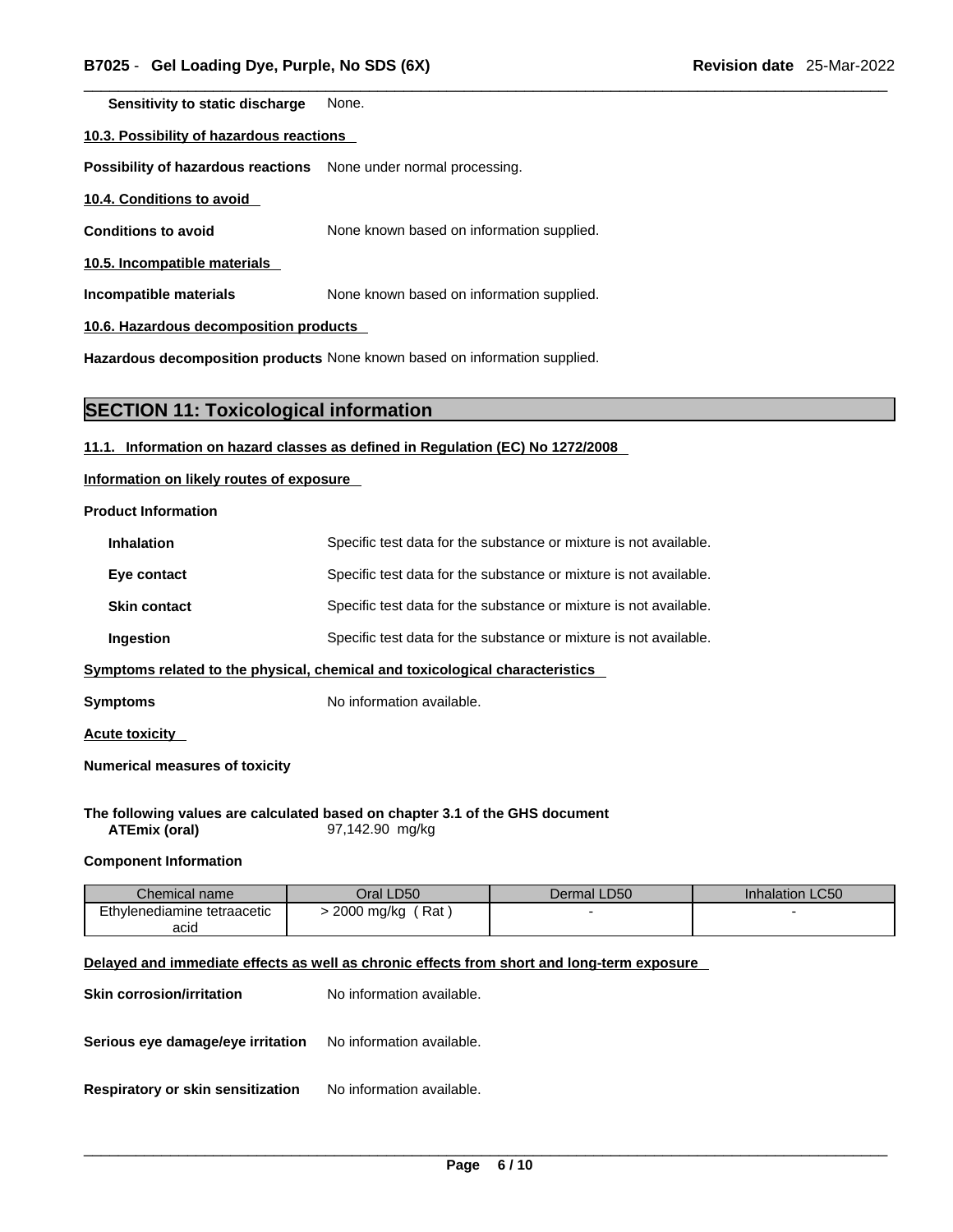| <b>Germ cell mutagenicity</b>           | No information available. |  |
|-----------------------------------------|---------------------------|--|
| Carcinogenicity                         | No information available. |  |
| <b>Reproductive toxicity</b>            | No information available. |  |
| <b>STOT - single exposure</b>           | No information available. |  |
| <b>STOT - repeated exposure</b>         | No information available. |  |
| <b>Aspiration hazard</b>                | No information available. |  |
| 11.2. Information on other hazards      |                           |  |
| 11.2.1. Endocrine disrupting properties |                           |  |
| <b>Endocrine disrupting properties</b>  | No information available. |  |
| 11.2.2. Other information               |                           |  |
| Other adverse effects                   | No information available. |  |

# **SECTION 12: Ecological information**

### **12.1. Toxicity**

**Ecotoxicity Harmful to aquatic life with long lasting effects.** 

**Unknown aquatic toxicity** Contains 0 % of components with unknown hazards to the aquatic environment.

| Chemical name                       | Algae/aquatic plants                                   | Fish                                                                                                        | Toxicity to<br>microorganisms | Crustacea                                 |
|-------------------------------------|--------------------------------------------------------|-------------------------------------------------------------------------------------------------------------|-------------------------------|-------------------------------------------|
| Ethylenediamine<br>tetraacetic acid | EC50: =1.01mg/L $(72h,$<br>Desmodesmus<br>subspicatus) | LC50: 34 - 62mg/L (96h,  <br>Lepomis macrochirus)<br>LC50: 44.2 - 76.5mg/L<br>(96h, Pimephales<br>promelas) |                               | $EC50: = 113mg/L (48h,$<br>Daphnia magna) |

#### **12.2. Persistence and degradability**

**Persistence and degradability** No information available.

### **12.3. Bioaccumulative potential**

**Bioaccumulation** There is no data for this product.

#### **12.4. Mobility in soil**

**Mobility in soil** No information available.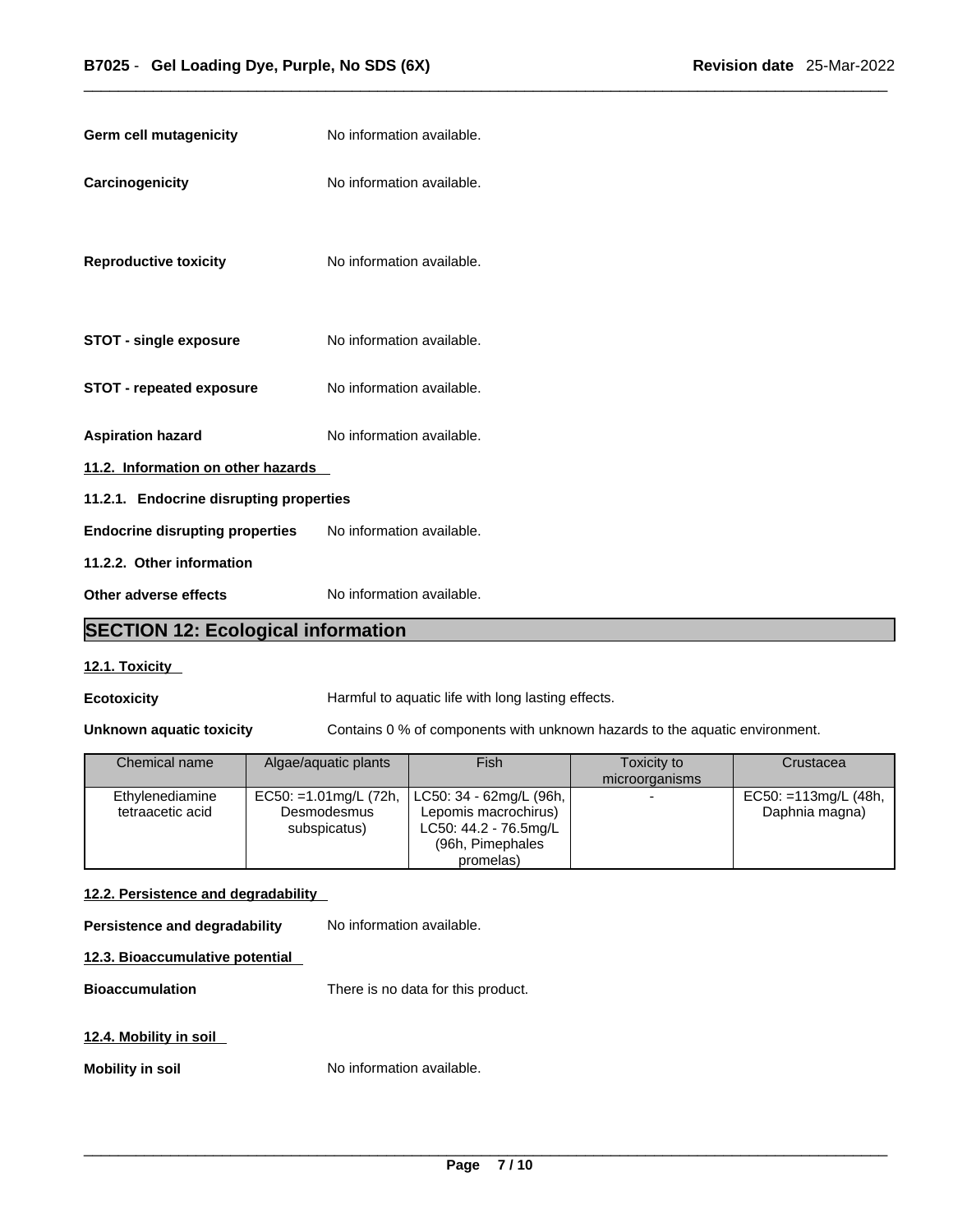#### **12.5. Results of PBT and vPvB assessment**

#### **PBT and vPvB assessment**

| Chemical name.                   | <b>PBT</b><br>Tand vPvB assessment                         |
|----------------------------------|------------------------------------------------------------|
| Ethvlenediamine tetraacetic acid | / vPvB PBT<br>The substance is not PBT.<br>assessment does |
|                                  | not apply                                                  |

#### **12.6. Other adverse effects**

**Endocrine disrupting properties** No information available.

#### **12.7. Other adverse effects**

No information available.

# **SECTION 13: Disposal considerations**

#### **13.1. Waste treatment methods**

| Waste from residues/unused    | Dispose of in accordance with local regulations. Dispose of waste in accordance with |
|-------------------------------|--------------------------------------------------------------------------------------|
| products                      | environmental legislation.                                                           |
| <b>Contaminated packaging</b> | Do not reuse empty containers.                                                       |

# **SECTION 14: Transport information**

| IATA<br>14.1 UN number or ID number<br>Not regulated<br>14.2 |  |
|--------------------------------------------------------------|--|
| 14.3 Transport hazard class(es)<br>Not regulated             |  |
| Not regulated<br>14.4 Packing group                          |  |
| 14.5 Environmental hazard<br>Not applicable                  |  |
| 14.6 Special precautions for user                            |  |
| <b>Special Provisions</b><br>None                            |  |
|                                                              |  |
| <b>IMDG</b>                                                  |  |
| 14.1 UN number or ID number<br>Not regulated                 |  |
| 14.2                                                         |  |
| 14.3 Transport hazard class(es)<br>Not regulated             |  |
| Not regulated<br>14.4 Packing group                          |  |
| 14.5 Environmental hazard<br>Not applicable                  |  |
| 14.6 Special precautions for user                            |  |
| <b>Special Provisions</b><br>None                            |  |
| No information available<br>14.7 Maritime transport in bulk  |  |
| according to IMO instruments                                 |  |
|                                                              |  |
| <b>RID</b>                                                   |  |
| 14.1 UN/ID No<br>Not regulated                               |  |
| 14.2                                                         |  |
| 14.3 Transport hazard class(es)<br>Not regulated             |  |
| 14.4 Packing group<br>Not regulated                          |  |
| Not applicable<br>14.5 Environmental hazard                  |  |
| 14.6 Special precautions for user                            |  |
| None<br><b>Special Provisions</b>                            |  |
|                                                              |  |
| ADR.                                                         |  |
| 14.1 UN number or ID number<br>Not regulated                 |  |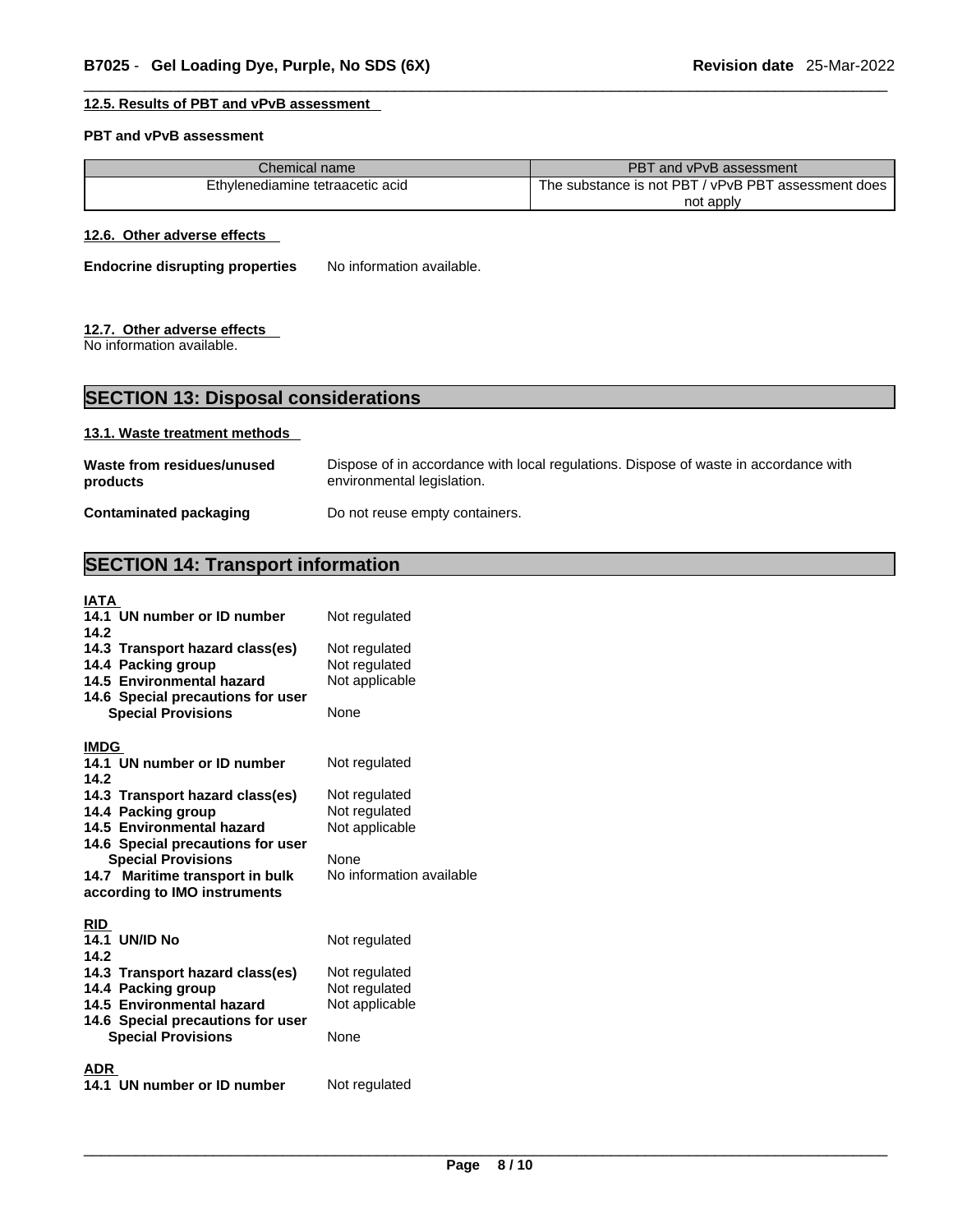| 14.2                              |                |
|-----------------------------------|----------------|
| 14.3 Transport hazard class(es)   | Not regulated  |
| 14.4 Packing group                | Not regulated  |
| 14.5 Environmental hazard         | Not applicable |
| 14.6 Special precautions for user |                |
| <b>Special Provisions</b>         | None           |

### **SECTION 15: Regulatory information**

#### **15.1. Safety, health and environmental regulations/legislation specific for the substance or mixture**

#### **European Union**

Take note of Directive 98/24/EC on the protection of the health and safety of workers from the risks related to chemical agents at work.

#### **Authorizations and/or restrictions on use:**

This product contains one or more substance(s) subject to restriction (Regulation (EC) No. 1907/2006 (REACH), Annex XVII)

| Chemical name                              | Restricted substance per REACH<br>Annex XVII | Substance subject to authorization per<br><b>REACH Annex XIV</b> |  |
|--------------------------------------------|----------------------------------------------|------------------------------------------------------------------|--|
| Ethylenediamine tetraacetic acid - 60-00-4 | ັ                                            |                                                                  |  |

#### **Persistent Organic Pollutants**

Not applicable

**Ozone-depleting substances (ODS) regulation (EC) 1005/2009** Not applicable

| Contact supplier for inventory compliance status<br>TSCA<br>Contact supplier for inventory compliance status<br><b>DSL/NDSL</b><br>Contact supplier for inventory compliance status<br><b>EINECS/ELINCS</b><br>Contact supplier for inventory compliance status<br><b>ENCS</b><br>Contact supplier for inventory compliance status<br><b>IECSC</b><br>Contact supplier for inventory compliance status<br>KECL<br>Contact supplier for inventory compliance status<br><b>PICCS</b><br>AIIC-<br>Contact supplier for inventory compliance status<br>Contact supplier for inventory compliance status<br><b>NZIoC</b> | <b>International Inventories</b> |  |
|---------------------------------------------------------------------------------------------------------------------------------------------------------------------------------------------------------------------------------------------------------------------------------------------------------------------------------------------------------------------------------------------------------------------------------------------------------------------------------------------------------------------------------------------------------------------------------------------------------------------|----------------------------------|--|
|                                                                                                                                                                                                                                                                                                                                                                                                                                                                                                                                                                                                                     |                                  |  |
|                                                                                                                                                                                                                                                                                                                                                                                                                                                                                                                                                                                                                     |                                  |  |
|                                                                                                                                                                                                                                                                                                                                                                                                                                                                                                                                                                                                                     |                                  |  |
|                                                                                                                                                                                                                                                                                                                                                                                                                                                                                                                                                                                                                     |                                  |  |
|                                                                                                                                                                                                                                                                                                                                                                                                                                                                                                                                                                                                                     |                                  |  |
|                                                                                                                                                                                                                                                                                                                                                                                                                                                                                                                                                                                                                     |                                  |  |
|                                                                                                                                                                                                                                                                                                                                                                                                                                                                                                                                                                                                                     |                                  |  |
|                                                                                                                                                                                                                                                                                                                                                                                                                                                                                                                                                                                                                     |                                  |  |
|                                                                                                                                                                                                                                                                                                                                                                                                                                                                                                                                                                                                                     |                                  |  |

 **Legend:** 

 **TSCA** - United States Toxic Substances Control Act Section 8(b) Inventory

 **DSL/NDSL** - Canadian Domestic Substances List/Non-Domestic Substances List

 **EINECS/ELINCS** - European Inventory of Existing Chemical Substances/European List of Notified Chemical Substances

 **ENCS** - Japan Existing and New Chemical Substances

 **IECSC** - China Inventory of Existing Chemical Substances

 **KECL** - Korean Existing and Evaluated Chemical Substances

 **PICCS** - Philippines Inventory of Chemicals and Chemical Substances

 **AICS** - Australian Inventory of Chemical Substances

 **NZIoC** - New Zealand Inventory of Chemicals

#### **15.2. Chemical safety assessment**